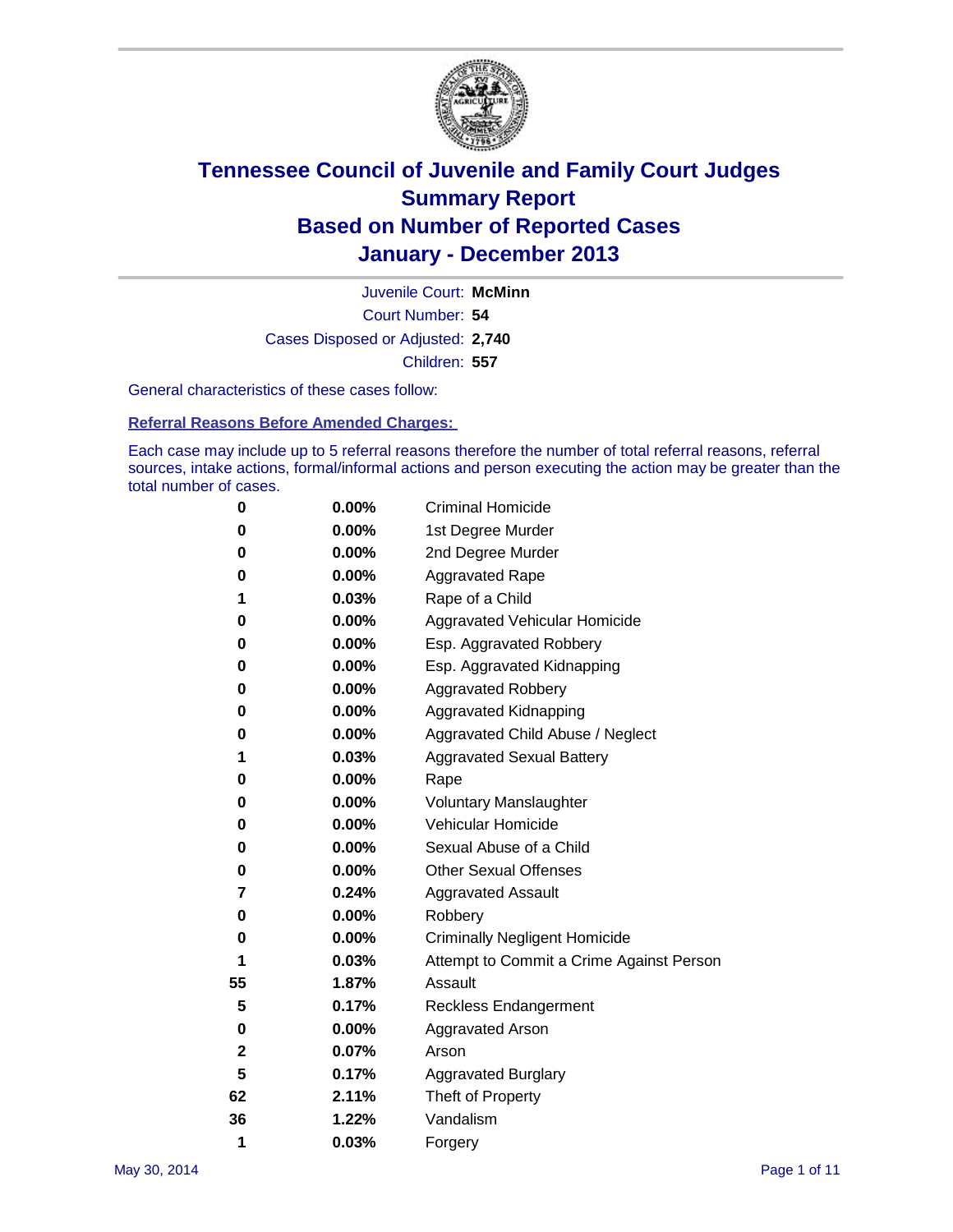

Court Number: **54** Juvenile Court: **McMinn** Cases Disposed or Adjusted: **2,740** Children: **557**

#### **Referral Reasons Before Amended Charges:**

Each case may include up to 5 referral reasons therefore the number of total referral reasons, referral sources, intake actions, formal/informal actions and person executing the action may be greater than the total number of cases.

| 0            | 0.00% | <b>Worthless Checks</b>                                     |
|--------------|-------|-------------------------------------------------------------|
| 8            | 0.27% | Illegal Possession / Fraudulent Use of Credit / Debit Cards |
| 14           | 0.48% | <b>Burglary</b>                                             |
| 0            | 0.00% | Unauthorized Use of a Vehicle                               |
| 0            | 0.00% | <b>Cruelty to Animals</b>                                   |
| 3            | 0.10% | Sale of Controlled Substances                               |
| 10           | 0.34% | <b>Other Drug Offenses</b>                                  |
| 35           | 1.19% | Possession of Controlled Substances                         |
| 4            | 0.14% | <b>Criminal Attempt</b>                                     |
| 6            | 0.20% | Carrying Weapons on School Property                         |
| 4            | 0.14% | Unlawful Carrying / Possession of a Weapon                  |
| 3            | 0.10% | <b>Evading Arrest</b>                                       |
| 0            | 0.00% | <b>Escape</b>                                               |
| $\mathbf{2}$ | 0.07% | Driving Under Influence (DUI)                               |
| 13           | 0.44% | Possession / Consumption of Alcohol                         |
| 4            | 0.14% | Resisting Stop, Frisk, Halt, Arrest or Search               |
| 1            | 0.03% | <b>Aggravated Criminal Trespass</b>                         |
| 7            | 0.24% | Harassment                                                  |
| 0            | 0.00% | Failure to Appear                                           |
| 7            | 0.24% | Filing a False Police Report                                |
| 5            | 0.17% | Criminal Impersonation                                      |
| 40           | 1.36% | <b>Disorderly Conduct</b>                                   |
| 6            | 0.20% | <b>Criminal Trespass</b>                                    |
| 3            | 0.10% | <b>Public Intoxication</b>                                  |
| 0            | 0.00% | Gambling                                                    |
| 76           | 2.58% | <b>Traffic</b>                                              |
| 0            | 0.00% | Local Ordinances                                            |
| 0            | 0.00% | Violation of Wildlife Regulations                           |
| 0            | 0.00% | Contempt of Court                                           |
| 40           | 1.36% | Violation of Probation                                      |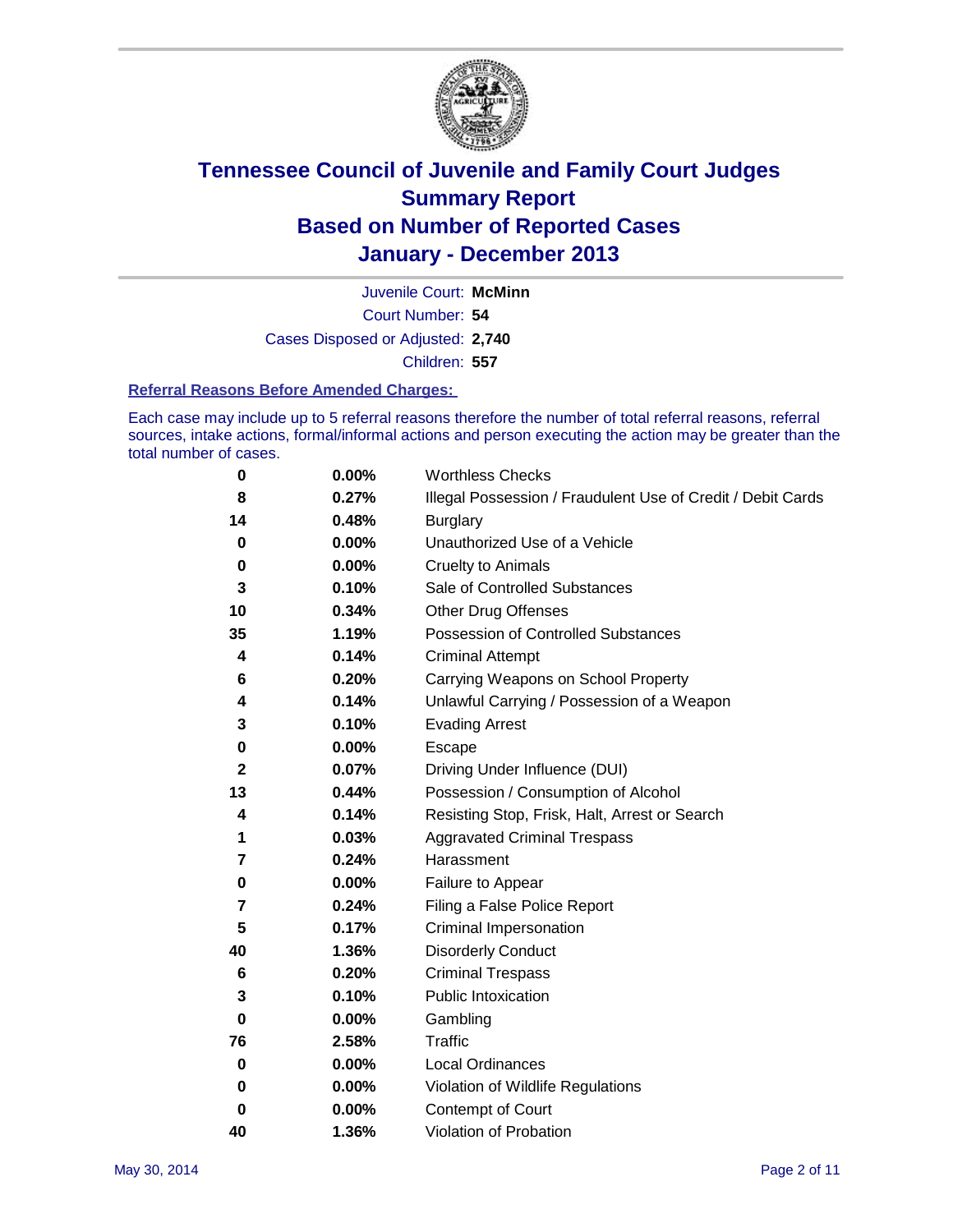

Court Number: **54** Juvenile Court: **McMinn** Cases Disposed or Adjusted: **2,740** Children: **557**

#### **Referral Reasons Before Amended Charges:**

Each case may include up to 5 referral reasons therefore the number of total referral reasons, referral sources, intake actions, formal/informal actions and person executing the action may be greater than the total number of cases.

| 5        | 0.17%   | <b>Violation of Aftercare</b>          |
|----------|---------|----------------------------------------|
| 31       | 1.05%   | Unruly Behavior                        |
| 111      | 3.77%   | Truancy                                |
| 26       | 0.88%   | In-State Runaway                       |
| $\bf{0}$ | 0.00%   | Out-of-State Runaway                   |
| 86       | 2.92%   | Possession of Tobacco Products         |
| $\bf{0}$ | 0.00%   | Violation of a Valid Court Order       |
| 29       | 0.99%   | Violation of Curfew                    |
| 0        | 0.00%   | Sexually Abused Child                  |
| 0        | 0.00%   | <b>Physically Abused Child</b>         |
| 0        | 0.00%   | Dependency / Neglect                   |
| 0        | 0.00%   | <b>Termination of Parental Rights</b>  |
| 5        | 0.17%   | <b>Violation of Pretrial Diversion</b> |
|          | 0.03%   | Violation of Informal Adjustment       |
| 344      | 11.69%  | <b>Judicial Review</b>                 |
| 1,835    | 62.37%  | <b>Administrative Review</b>           |
| 0        | 0.00%   | <b>Foster Care Review</b>              |
| 0        | 0.00%   | Custody                                |
| 0        | 0.00%   | Visitation                             |
| 0        | 0.00%   | Paternity / Legitimation               |
| 0        | 0.00%   | <b>Child Support</b>                   |
| 0        | 0.00%   | <b>Request for Medical Treatment</b>   |
| 0        | 0.00%   | <b>Consent to Marry</b>                |
| 2        | 0.07%   | Other                                  |
| 2,942    | 100.00% | <b>Total Referrals</b>                 |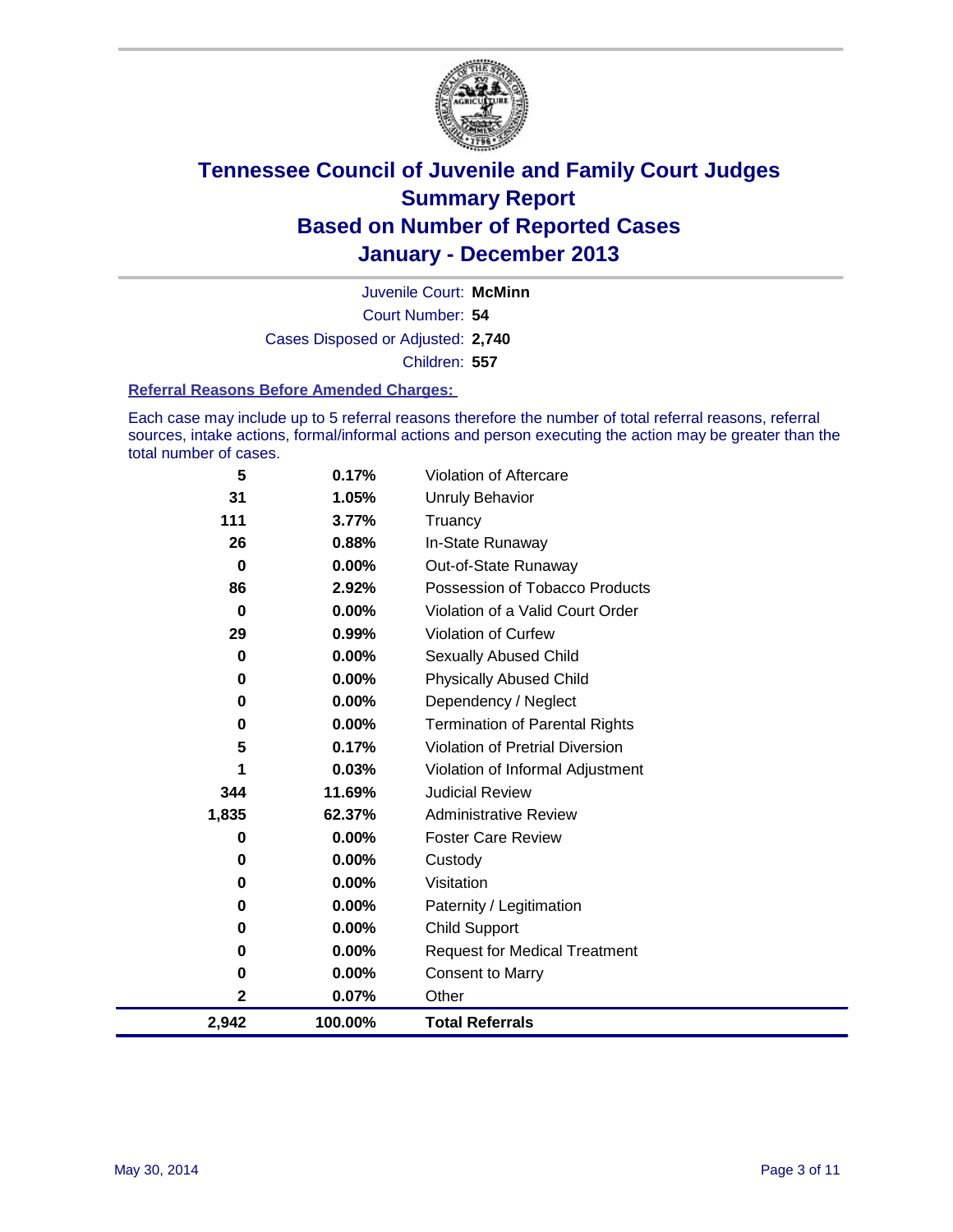

|                            | Juvenile Court: McMinn            |                                   |  |  |  |
|----------------------------|-----------------------------------|-----------------------------------|--|--|--|
| Court Number: 54           |                                   |                                   |  |  |  |
|                            | Cases Disposed or Adjusted: 2,740 |                                   |  |  |  |
|                            |                                   | Children: 557                     |  |  |  |
| <b>Referral Sources: 1</b> |                                   |                                   |  |  |  |
| 491                        | 16.69%                            | Law Enforcement                   |  |  |  |
| 29                         | 0.99%                             | Parents                           |  |  |  |
| $\mathbf{2}$               | 0.07%                             | Relatives                         |  |  |  |
| $\bf{0}$                   | $0.00\%$                          | Self                              |  |  |  |
| 137                        | 4.66%                             | School                            |  |  |  |
| 0                          | $0.00\%$                          | <b>CSA</b>                        |  |  |  |
| 42                         | 1.43%                             | <b>DCS</b>                        |  |  |  |
| $\overline{7}$             | 0.24%                             | <b>Other State Department</b>     |  |  |  |
| 0                          | $0.00\%$                          | <b>District Attorney's Office</b> |  |  |  |
| 2,190                      | 74.44%                            | <b>Court Staff</b>                |  |  |  |
| 0                          | 0.00%                             | Social Agency                     |  |  |  |
| 13                         | 0.44%                             | <b>Other Court</b>                |  |  |  |
| 31                         | 1.05%                             | Victim                            |  |  |  |
| 0                          | 0.00%                             | Child & Parent                    |  |  |  |
| 0                          | 0.00%                             | Hospital                          |  |  |  |
| 0                          | 0.00%                             | Unknown                           |  |  |  |
| 0                          | 0.00%                             | Other                             |  |  |  |
| 2,942                      | 100.00%                           | <b>Total Referral Sources</b>     |  |  |  |

### **Age of Child at Referral: 2**

| 557 | 100.00% | <b>Total Child Count</b> |
|-----|---------|--------------------------|
| 0   | 0.00%   | <b>Unknown</b>           |
| 1   | 0.18%   | Ages 19 and Over         |
| 169 | 30.34%  | Ages 17 through 18       |
| 209 | 37.52%  | Ages 15 through 16       |
| 103 | 18.49%  | Ages 13 through 14       |
| 43  | 7.72%   | Ages 11 through 12       |
| 32  | 5.75%   | Ages 10 and Under        |

<sup>1</sup> If different than number of Referral Reasons (2942), verify accuracy of your court's data.

<sup>2</sup> One child could be counted in multiple categories, verify accuracy of your court's data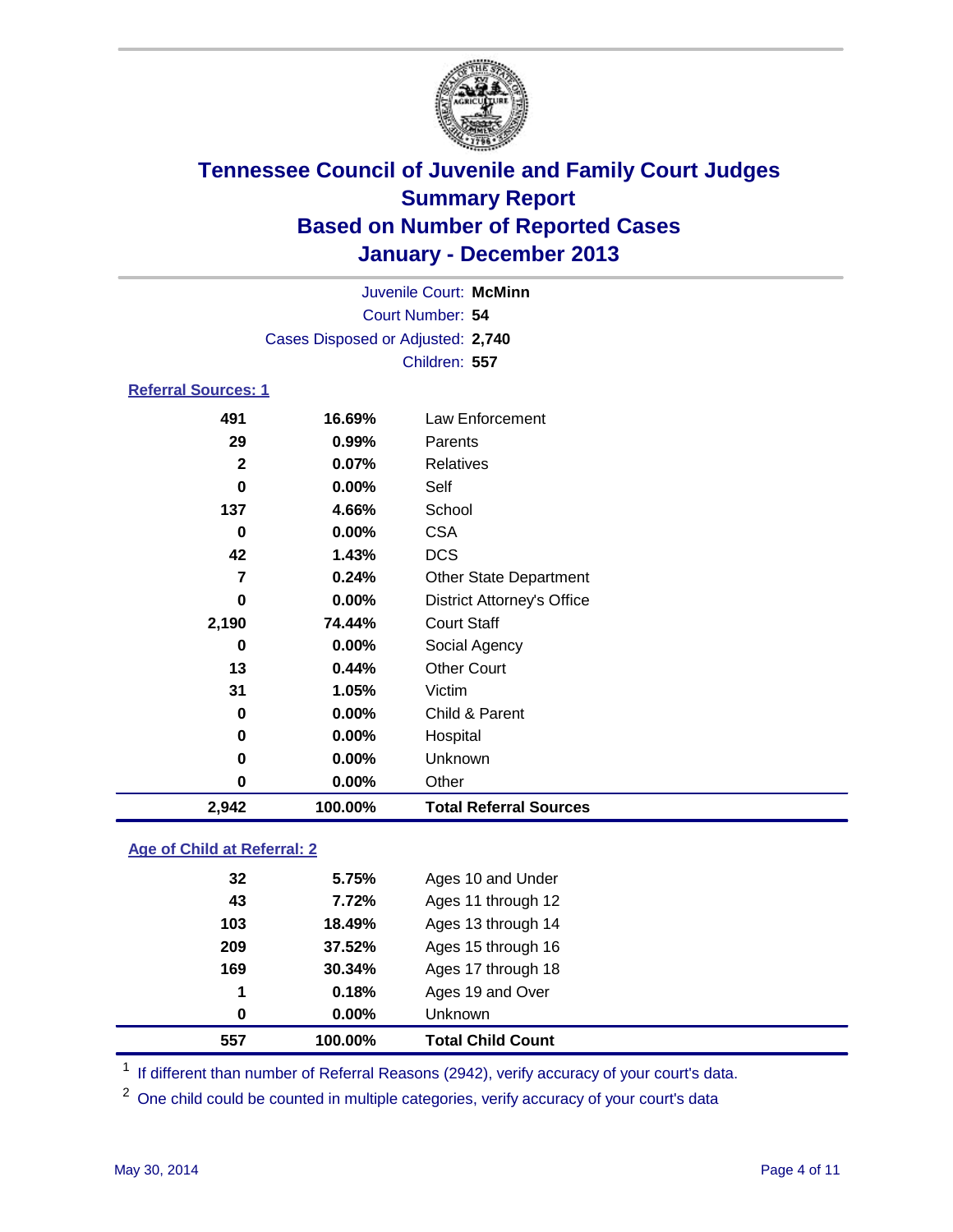

| Juvenile Court: McMinn                  |                                   |                          |  |  |  |
|-----------------------------------------|-----------------------------------|--------------------------|--|--|--|
|                                         | Court Number: 54                  |                          |  |  |  |
|                                         | Cases Disposed or Adjusted: 2,740 |                          |  |  |  |
|                                         |                                   | Children: 557            |  |  |  |
| Sex of Child: 1                         |                                   |                          |  |  |  |
| 358                                     | 64.27%                            | Male                     |  |  |  |
| 199                                     | 35.73%                            | Female                   |  |  |  |
| $\bf{0}$                                | 0.00%                             | Unknown                  |  |  |  |
| 557                                     | 100.00%                           | <b>Total Child Count</b> |  |  |  |
| Race of Child: 1                        |                                   |                          |  |  |  |
| 494                                     | 88.69%                            | White                    |  |  |  |
| 39                                      | 7.00%                             | African American         |  |  |  |
| $\overline{\mathbf{4}}$                 | 0.72%                             | Native American          |  |  |  |
| 1                                       | 0.18%                             | Asian                    |  |  |  |
| 19                                      | 3.41%                             | Mixed                    |  |  |  |
| $\mathbf 0$                             | 0.00%                             | Unknown                  |  |  |  |
| 557                                     | 100.00%                           | <b>Total Child Count</b> |  |  |  |
| <b>Hispanic Origin: 1</b>               |                                   |                          |  |  |  |
| 13                                      | 2.33%                             | Yes                      |  |  |  |
| 544                                     | 97.67%                            | <b>No</b>                |  |  |  |
| $\pmb{0}$                               | 0.00%                             | Unknown                  |  |  |  |
| 557                                     | 100.00%                           | <b>Total Child Count</b> |  |  |  |
| <b>School Enrollment of Children: 1</b> |                                   |                          |  |  |  |
| 542                                     | 97.31%                            | Yes                      |  |  |  |
| 15                                      | 2.69%                             | <b>No</b>                |  |  |  |
| $\mathbf 0$                             | 0.00%                             | Unknown                  |  |  |  |
| 557                                     | 100.00%                           | <b>Total Child Count</b> |  |  |  |

One child could be counted in multiple categories, verify accuracy of your court's data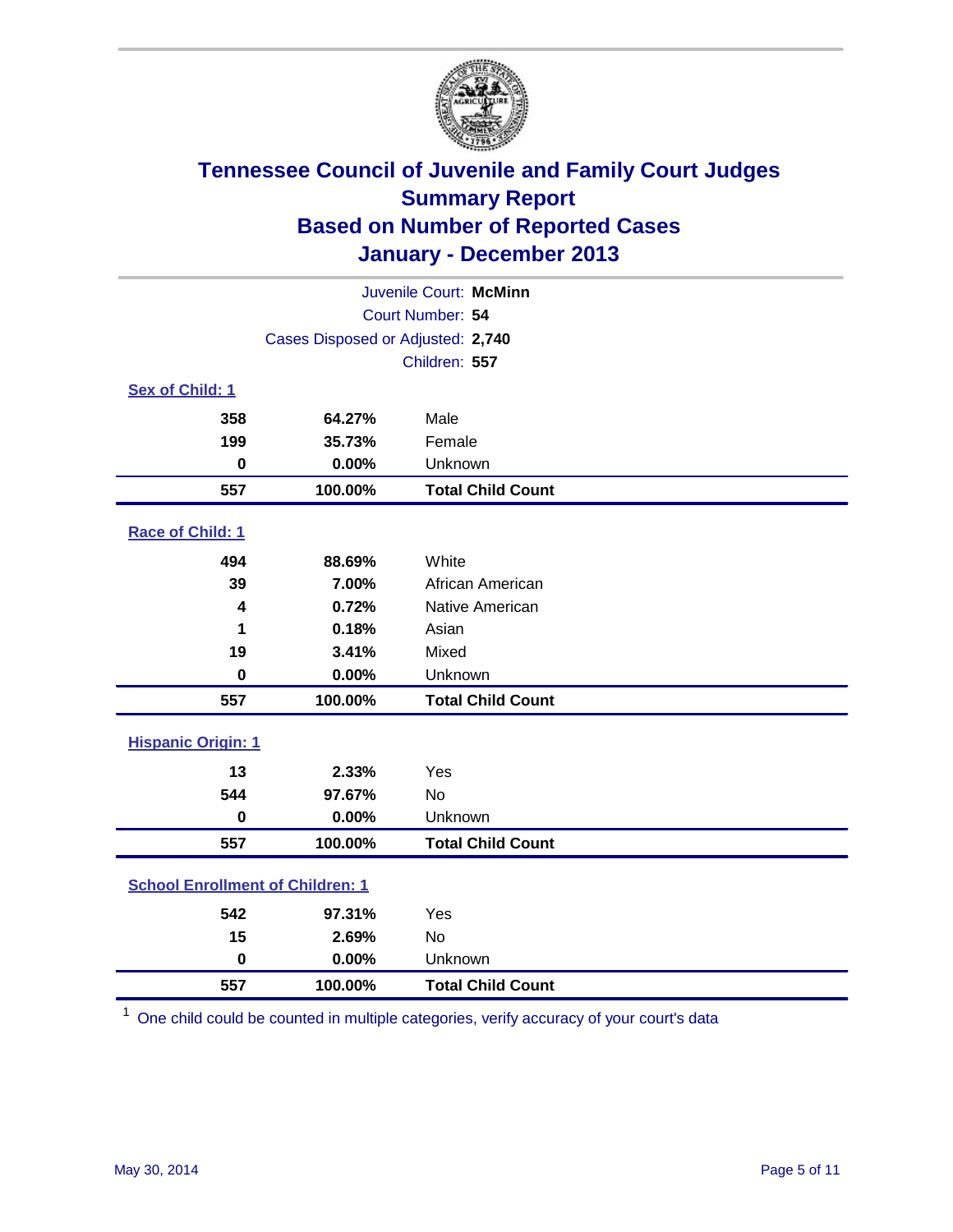

Court Number: **54** Juvenile Court: **McMinn** Cases Disposed or Adjusted: **2,740** Children: **557**

### **Living Arrangement of Child at Time of Referral: 1**

| 557 | 100.00%  | <b>Total Child Count</b>     |
|-----|----------|------------------------------|
| 6   | 1.08%    | Other                        |
| 0   | $0.00\%$ | Unknown                      |
| 4   | 0.72%    | Independent                  |
| 0   | $0.00\%$ | In an Institution            |
| 0   | 0.00%    | In a Residential Center      |
| 8   | 1.44%    | In a Group Home              |
| 12  | 2.15%    | With Foster Family           |
| 12  | 2.15%    | <b>With Adoptive Parents</b> |
| 36  | 6.46%    | <b>With Relatives</b>        |
| 61  | 10.95%   | With Father                  |
| 218 | 39.14%   | With Mother                  |
| 53  | 9.52%    | With Mother and Stepfather   |
| 17  | 3.05%    | With Father and Stepmother   |
| 130 | 23.34%   | With Both Biological Parents |
|     |          |                              |

#### **Type of Detention: 2**

| 2,740 | 100.00%  | <b>Total Detention Count</b> |
|-------|----------|------------------------------|
| 0     | $0.00\%$ | Other                        |
| 2,720 | 99.27%   | Does Not Apply               |
| 0     | $0.00\%$ | <b>Unknown</b>               |
| 0     | $0.00\%$ | <b>Psychiatric Hospital</b>  |
| 1     | 0.04%    | Jail - No Separation         |
| 0     | $0.00\%$ | Jail - Partial Separation    |
| 0     | 0.00%    | Jail - Complete Separation   |
| 19    | 0.69%    | Juvenile Detention Facility  |
| 0     | 0.00%    | Non-Secure Placement         |
|       |          |                              |

<sup>1</sup> One child could be counted in multiple categories, verify accuracy of your court's data

<sup>2</sup> If different than number of Cases (2740) verify accuracy of your court's data.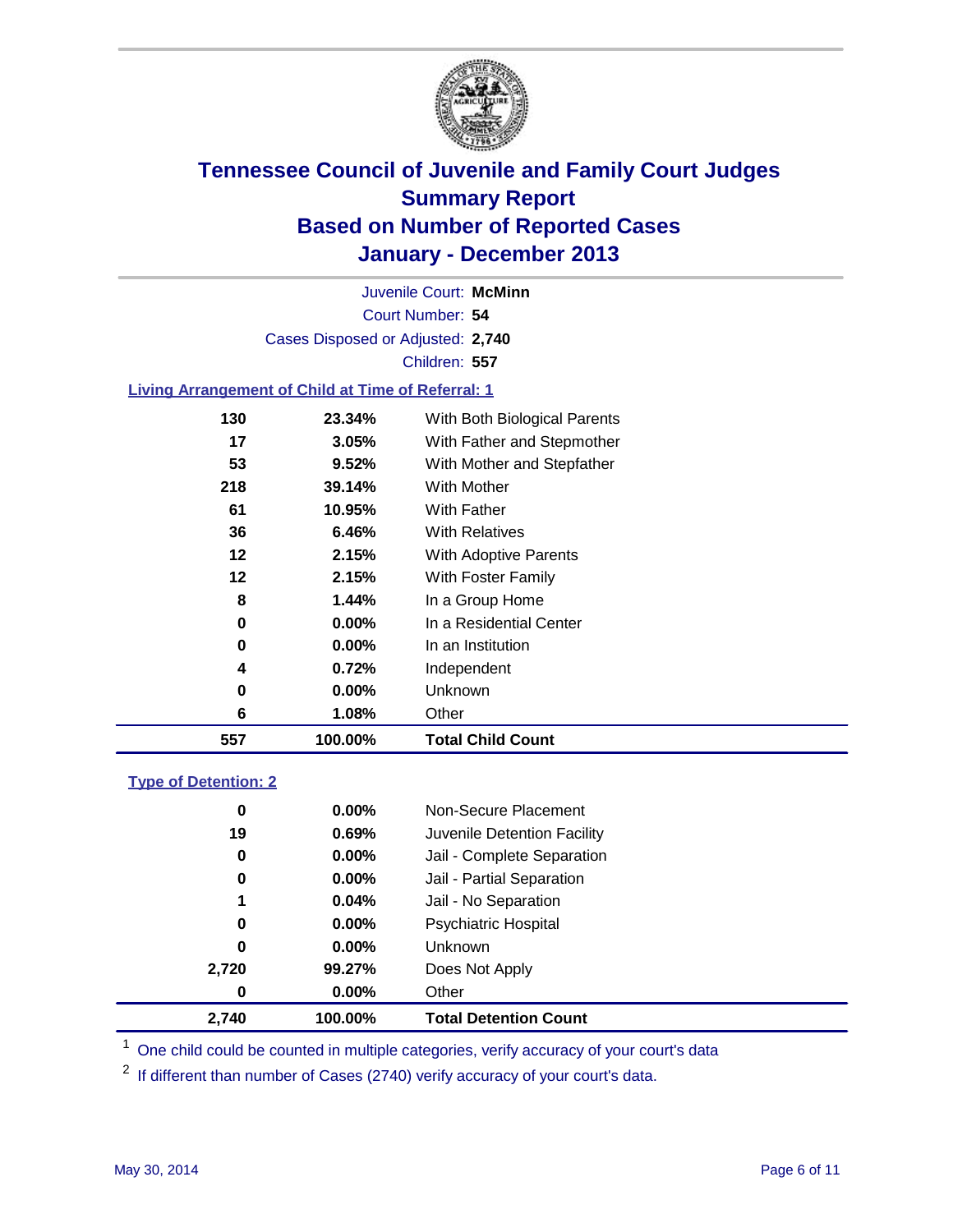

|                                                    | Juvenile Court: McMinn            |                                      |  |  |  |
|----------------------------------------------------|-----------------------------------|--------------------------------------|--|--|--|
| Court Number: 54                                   |                                   |                                      |  |  |  |
|                                                    | Cases Disposed or Adjusted: 2,740 |                                      |  |  |  |
|                                                    |                                   | Children: 557                        |  |  |  |
| <b>Placement After Secure Detention Hearing: 1</b> |                                   |                                      |  |  |  |
| 13                                                 | 0.47%                             | Returned to Prior Living Arrangement |  |  |  |
| 3                                                  | 0.11%                             | Juvenile Detention Facility          |  |  |  |
| 1                                                  | 0.04%                             | Jail                                 |  |  |  |
| 3                                                  | 0.11%                             | Shelter / Group Home                 |  |  |  |
| 1                                                  | 0.04%                             | <b>Foster Family Home</b>            |  |  |  |
| 0                                                  | 0.00%                             | Psychiatric Hospital                 |  |  |  |
| 0                                                  | 0.00%                             | Unknown                              |  |  |  |
| 2,719                                              | 99.23%                            | Does Not Apply                       |  |  |  |
| 0                                                  | 0.00%                             | Other                                |  |  |  |
| 2,740                                              | 100.00%                           | <b>Total Placement Count</b>         |  |  |  |
| <b>Intake Actions: 2</b>                           |                                   |                                      |  |  |  |
|                                                    |                                   |                                      |  |  |  |
| 631                                                | 21.45%                            | <b>Petition Filed</b>                |  |  |  |
| 0                                                  | 0.00%                             | <b>Motion Filed</b>                  |  |  |  |
| 0                                                  | 0.00%                             | <b>Citation Processed</b>            |  |  |  |
| U                                                  | 0.00%                             | Notification of Paternity Processed  |  |  |  |
| 349                                                | 11.86%                            | Scheduling of Judicial Review        |  |  |  |
| 1,835                                              | 62.37%                            | Scheduling of Administrative Review  |  |  |  |
| 0                                                  | 0.00%                             | Scheduling of Foster Care Review     |  |  |  |
| 0                                                  | 0.00%                             | Unknown                              |  |  |  |
| 127                                                | 4.32%                             | Does Not Apply                       |  |  |  |
| 0                                                  | 0.00%                             | Other                                |  |  |  |
| 2,942                                              | 100.00%                           | <b>Total Intake Count</b>            |  |  |  |

<sup>1</sup> If different than number of Cases (2740) verify accuracy of your court's data.

 $2$  If different than number of Referral Reasons (2942), verify accuracy of your court's data.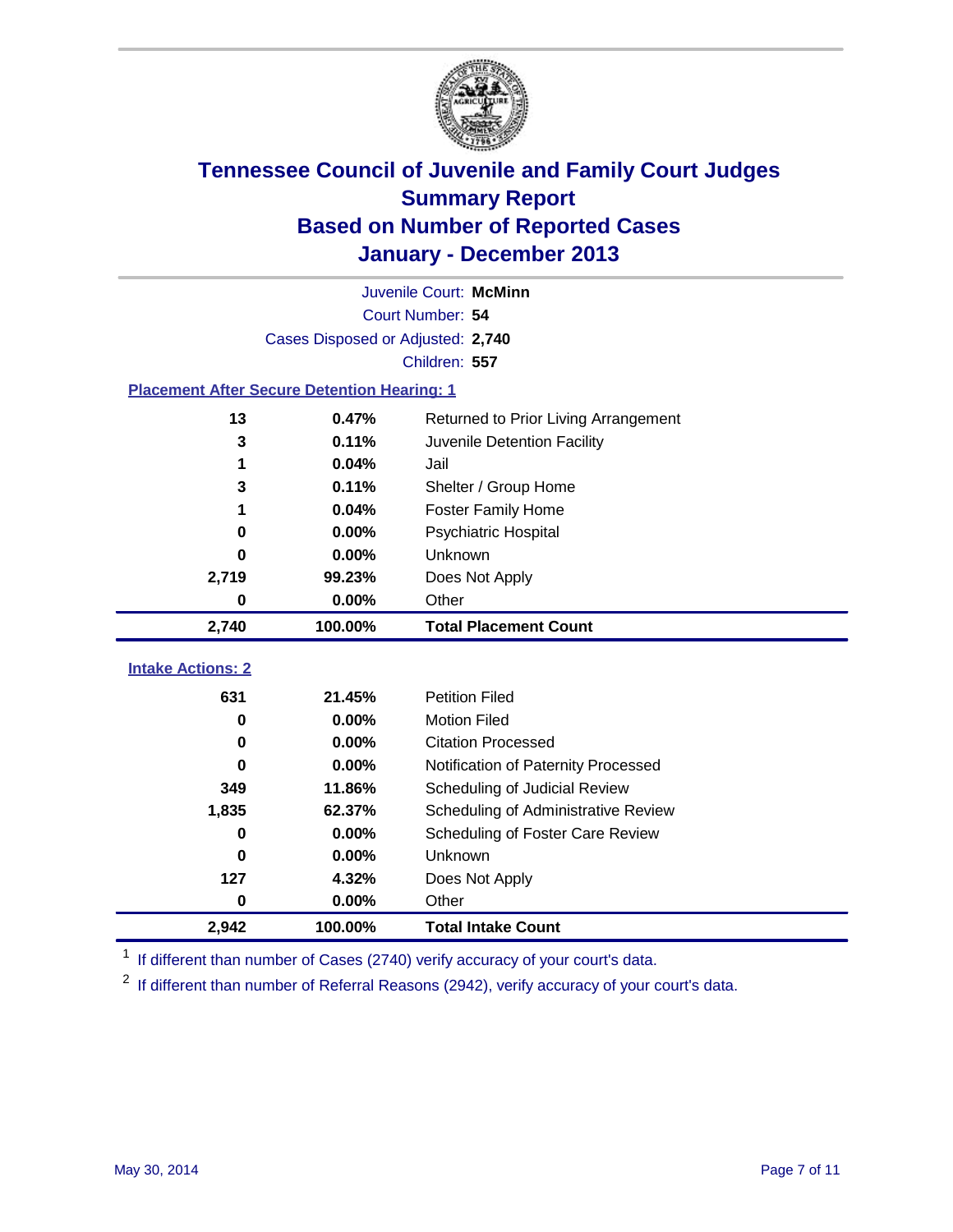

Court Number: **54** Juvenile Court: **McMinn** Cases Disposed or Adjusted: **2,740** Children: **557**

### **Last Grade Completed by Child: 1**

| $\bf{0}$     | 0.00%   | Too Young for School     |
|--------------|---------|--------------------------|
| 6            | 1.08%   | Preschool                |
| 5            | 0.90%   | Kindergarten             |
| 4            | 0.72%   | 1st Grade                |
| 4            | 0.72%   | 2nd Grade                |
| 5            | 0.90%   | 3rd Grade                |
| 20           | 3.59%   | 4th Grade                |
| 19           | 3.41%   | 5th Grade                |
| 26           | 4.67%   | 6th Grade                |
| 49           | 8.80%   | 7th Grade                |
| 113          | 20.29%  | 8th Grade                |
| 113          | 20.29%  | 9th Grade                |
| 113          | 20.29%  | 10th Grade               |
| 68           | 12.21%  | 11th Grade               |
| $\mathbf 0$  | 0.00%   | 12th Grade               |
| $\bf{0}$     | 0.00%   | Non-Graded Special Ed    |
| $\mathbf{2}$ | 0.36%   | <b>GED</b>               |
| 10           | 1.80%   | Graduated                |
| 0            | 0.00%   | Never Attended School    |
| $\bf{0}$     | 0.00%   | Unknown                  |
| 0            | 0.00%   | Other                    |
| 557          | 100.00% | <b>Total Child Count</b> |

| <b>Enrolled in Special Education: 1</b> |                                 |  |
|-----------------------------------------|---------------------------------|--|
|                                         | $\overline{10}$ $\overline{20}$ |  |

| 74  | 13.29%   | Yes                      |
|-----|----------|--------------------------|
| 483 | 86.71%   | No                       |
| 0   | $0.00\%$ | Unknown                  |
| 557 | 100.00%  | <b>Total Child Count</b> |

One child could be counted in multiple categories, verify accuracy of your court's data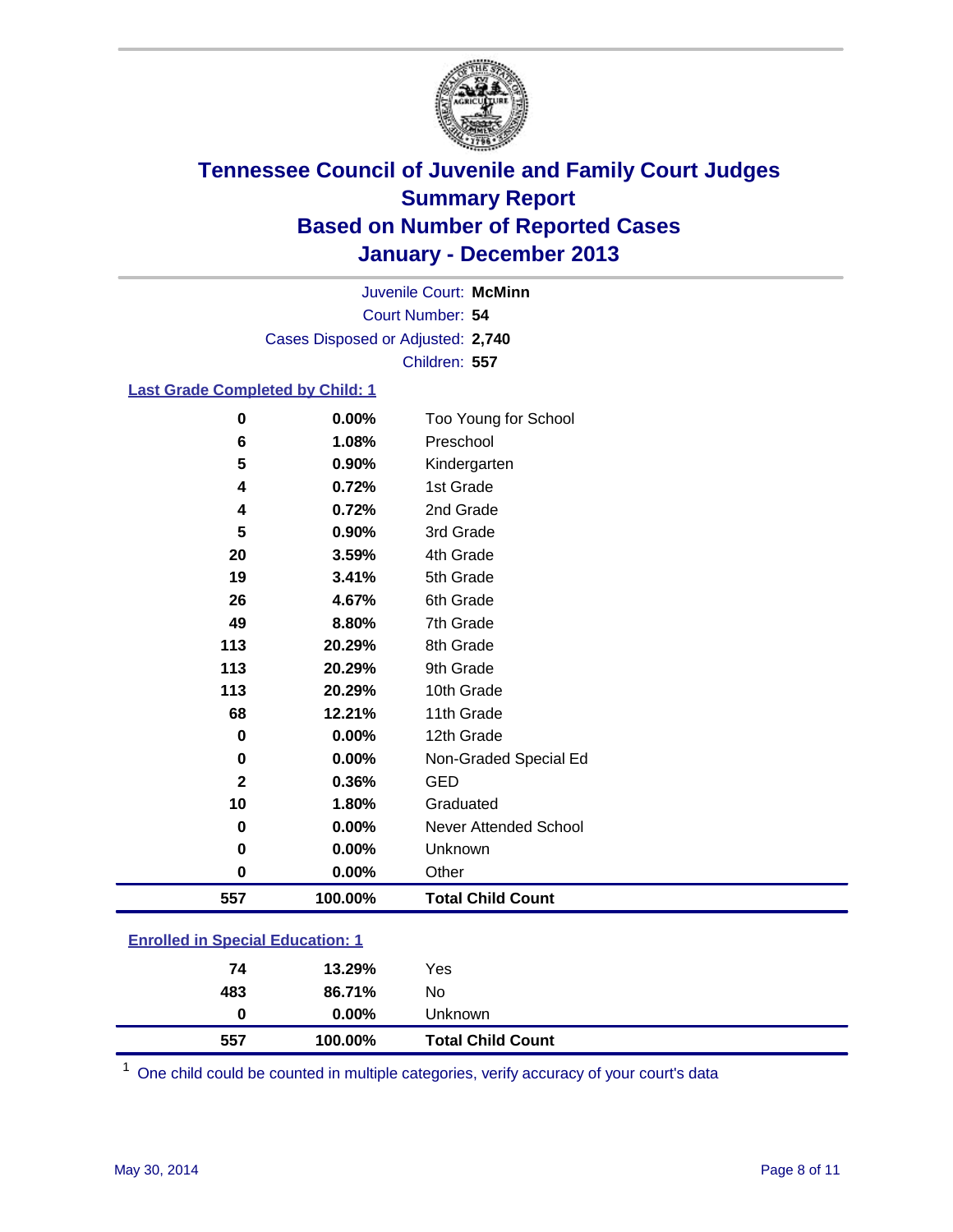

|                              |                                   | Juvenile Court: McMinn    |
|------------------------------|-----------------------------------|---------------------------|
|                              |                                   | Court Number: 54          |
|                              | Cases Disposed or Adjusted: 2,740 |                           |
|                              |                                   | Children: 557             |
| <b>Action Executed By: 1</b> |                                   |                           |
| 951                          | 32.32%                            | Judge                     |
| 0                            | $0.00\%$                          | Magistrate                |
| 1,991                        | 67.68%                            | <b>YSO</b>                |
| 0                            | $0.00\%$                          | Other                     |
| 0                            | $0.00\%$                          | Unknown                   |
| 2,942                        | 100.00%                           | <b>Total Action Count</b> |

### **Formal / Informal Actions: 1**

| 27       | 0.92%    | Dismissed                                        |
|----------|----------|--------------------------------------------------|
| 6        | 0.20%    | Retired / Nolle Prosequi                         |
| 249      | 8.46%    | <b>Complaint Substantiated Delinquent</b>        |
| 74       | 2.52%    | <b>Complaint Substantiated Status Offender</b>   |
| 0        | $0.00\%$ | <b>Complaint Substantiated Dependent/Neglect</b> |
| 0        | $0.00\%$ | <b>Complaint Substantiated Abused</b>            |
| $\bf{0}$ | $0.00\%$ | <b>Complaint Substantiated Mentally III</b>      |
| 155      | 5.27%    | Informal Adjustment                              |
| 115      | 3.91%    | <b>Pretrial Diversion</b>                        |
| 2        | 0.07%    | <b>Transfer to Adult Court Hearing</b>           |
| 0        | $0.00\%$ | Charges Cleared by Transfer to Adult Court       |
| 38       | 1.29%    | <b>Special Proceeding</b>                        |
| 312      | 10.61%   | <b>Review Concluded</b>                          |
| 1,964    | 66.76%   | Case Held Open                                   |
| 0        | $0.00\%$ | Other                                            |
| 0        | $0.00\%$ | <b>Unknown</b>                                   |
| 2,942    | 100.00%  | <b>Total Action Count</b>                        |

<sup>1</sup> If different than number of Referral Reasons (2942), verify accuracy of your court's data.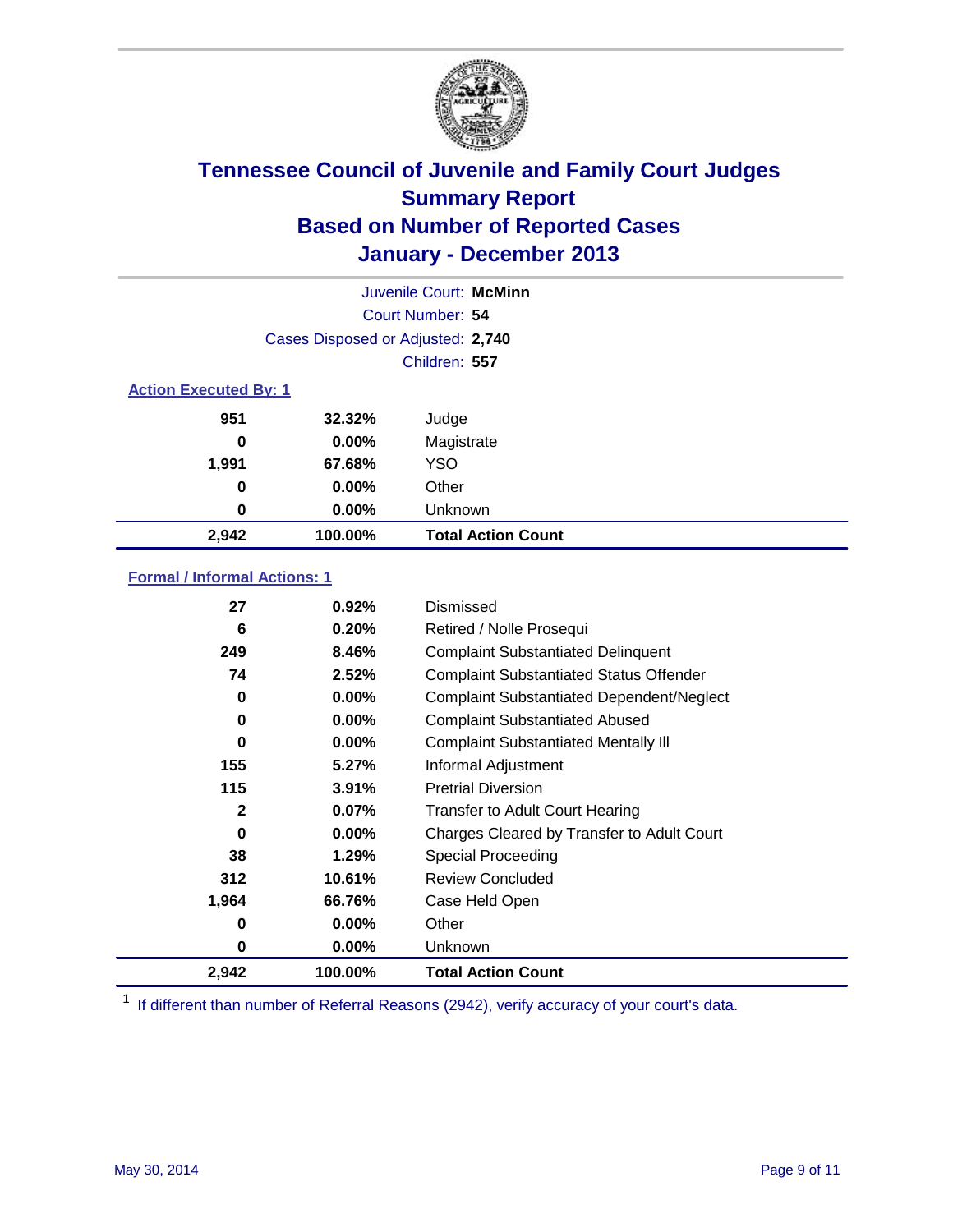

|        | Juvenile Court: McMinn                                |
|--------|-------------------------------------------------------|
|        | Court Number: 54                                      |
|        |                                                       |
|        | Children: 557                                         |
|        | There can be multiple outcomes for one child or case. |
| 0.98%  | Case Dismissed                                        |
| 0.27%  | Case Retired or Nolle Prosequi                        |
| 2.84%  | Warned / Counseled                                    |
| 56.38% | Held Open For Review                                  |
| 4.98%  | Supervision / Probation to Juvenile Court             |
| 2.55%  | <b>Probation to Parents</b>                           |
| 0.00%  | Referral to Another Entity for Supervision / Service  |
| 1.25%  | Referred for Mental Health Counseling                 |
| 1.32%  | Referred for Alcohol and Drug Counseling              |
| 0.56%  | Referred to Alternative School                        |
| 0.00%  | Referred to Private Child Agency                      |
| 1.01%  | Referred to Defensive Driving School                  |
| 0.00%  | Referred to Alcohol Safety School                     |
| 0.00%  | Referred to Juvenile Court Education-Based Program    |
| 1.23%  | Driver's License Held Informally                      |
| 0.00%  | <b>Voluntary Placement with DMHMR</b>                 |
| 0.00%  | <b>Private Mental Health Placement</b>                |
| 0.00%  | <b>Private MR Placement</b>                           |
| 0.00%  | Placement with City/County Agency/Facility            |
| 0.00%  | Placement with Relative / Other Individual            |
| 2.13%  | Fine                                                  |
| 4.88%  | <b>Public Service</b>                                 |
| 0.91%  | Restitution                                           |
| 0.00%  | <b>Runaway Returned</b>                               |
| 0.22%  | No Contact Order                                      |
| 0.00%  | Injunction Other than No Contact Order                |
| 0.27%  | <b>House Arrest</b>                                   |
| 0.00%  | <b>Court Defined Curfew</b>                           |
| 0.17%  | Dismissed from Informal Adjustment                    |
| 2.65%  | <b>Dismissed from Pretrial Diversion</b>              |
| 2.40%  | Released from Probation                               |
| 0.05%  | <b>Transferred to Adult Court</b>                     |
| 0.00%  | <b>DMHMR Involuntary Commitment</b>                   |
|        | Cases Disposed or Adjusted: 2,740                     |